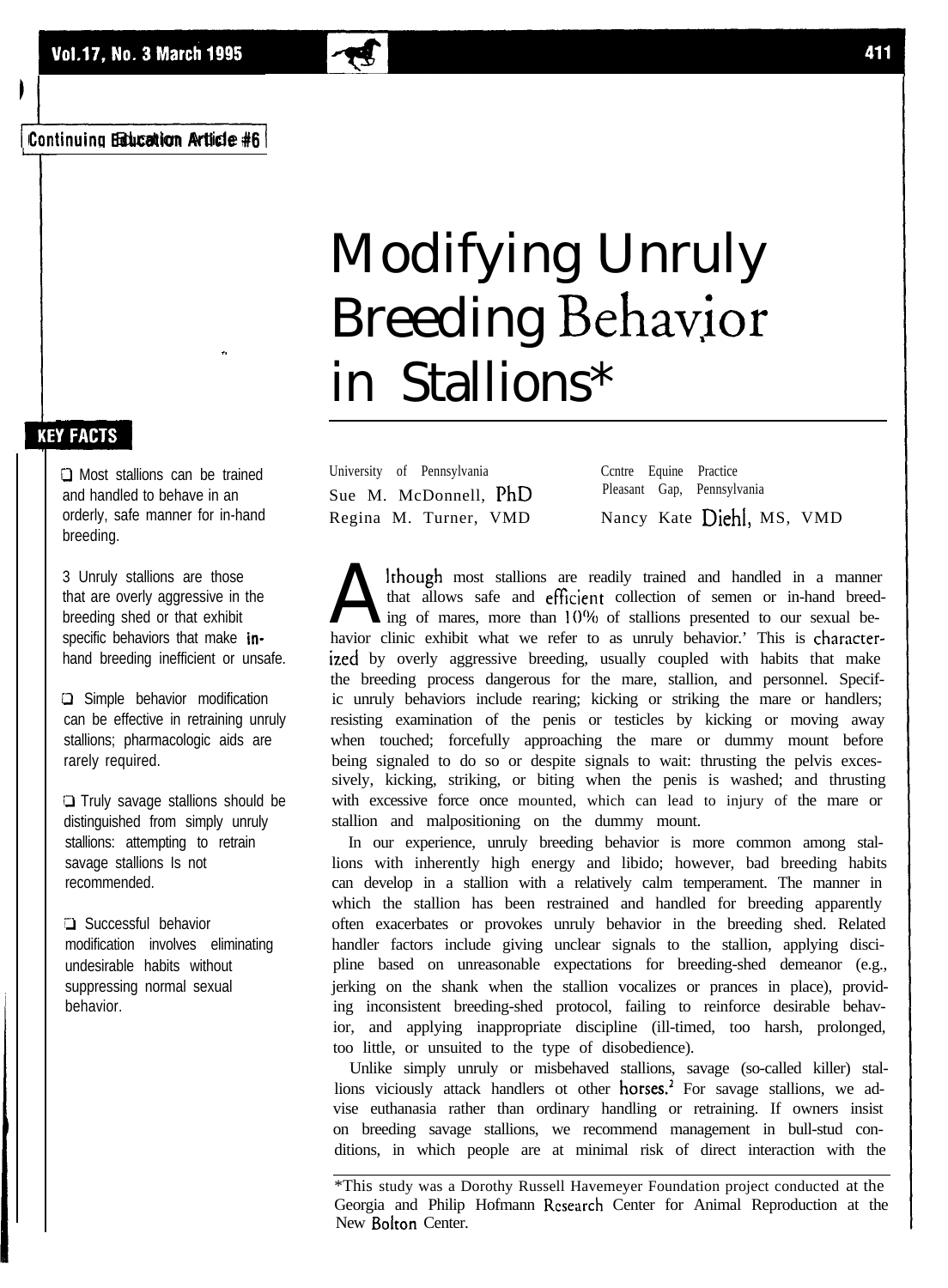## 412 Equine

stallion. In our experience, most savage stallions are described as well-mannered in breeding situations, with generally calm, compliant, and gentle temperaments. Vicious attacks are sporadic, sudden, and usually unprovoked and are not necessarily associated with breeding.

Relatively simple behavior modification procedures are typically effective in retraining stallions presented to our clinic with unruly behavior problems. Usually, less than one week of brief  $(5 - t_0)$  15-minute) daily sessions are required, at the home farm or at our specialized facility. Even in the most fractious stallions, the training time for horse and handler often totals less than one hour. This article describes general principles and procedures for modifying unruly behavior and presents two cases of unruly stallions retrained at our facility.

## BEHAVIOR MODIFICATION

The successful modification of unruly behavior of breeding stallions is challenging because undesirable behaviors must be eliminated without suppressing normal sexual behavior. Such behavior to be allowed in the breeding shed includes vocalization, prancing gait, eagerness to approach a mare, stomping or pawing, olfactory investigation and/or gentle nipping, flehman response, erection, willingness to mount, insertion of the penis, thrusting, and organized dismount. It is not always intuitive or easy for horse handlers to recognize and tolerate the normally vigorous sexual behavior of stallions, particularly the highpitched vocalization or prancing gait when approaching a mare. Rushing up to a mare, wheeling and kicking, rearing, striking, and biting are elements of equine sexual interaction that are generally not safe for in-hand breeding and that can be selectively eliminated.

Stallions can be readily trained to proceed at the handler's pace and direction as well as to tolerate procedures and associated delays during the precopulatory sequence. As a minimum, we expect most stallions to be trainable to tease in a safe and controlled manner, to tolerate washing of the penis or examination of the testicles, to approach a mare and mount at a controlled pace, and (if required) to serve an artificial vaging and use a dummy mount. We also expect training and routine handling to be done in a calm and systematic manner, without rough handling and commotion.

For initial evaluation of the behavior of an unruly stallion, we proceed with the specific routine at our clinic for natural breeding or semen collection. The mare is confined in stocks located in one corner of a 4O- **x** 40-foot breeding shed. The stallion is brought into the shed and teased near the mare until erection

occurs. He is then backed away from the mare, and the penis is washed with warm water. For natural breeding, the mare is removed from the stocks and positioned in the center of the room. For semen collection, the stimulus mare is positioned next to the dummy mount if the stallion will not mount the dummy. The stallion is again led forward to the mare (natural breeding) or to the dummy mare (collection of semen).

During the initial session, specific desirable and undesirable behaviors are recorded. Based on the observations, and with reasonable expectations, a strategy for training is designed. The behaviors to be encouraged or maintained and the behaviors to be eliminated are listed. The overall goal of the course of behavior modification is to train the stallion to be safely manageable in the breeding situation to which it will be discharged. We thus consider what facilities and equipment will be available, what type of breeding will be done, and whether the farm personnel are experienced in handling breeding stallions.

Depending on what type of training the handlers need to manage a particular stallion, we may simply discuss our procedures and recommendations, bring the handlers in for training at our facility, or work with them at their farm. We recommend that a particular time be set aside for each training session, with minimal distractions and pressures for breeding or obtaining semen for breeding on a particular time schedule.

In our experience, stallions learn the desired responses to a handler's cues most efficiently when a routine is established and handling is consistent. Multiple, brief sessions that end with the successful completion of specific short-term goals (as opposed to attempting to perfect the entire breeding sequence performance) may avoid frustrating the handlers and stallion. The behavior modification techniques we use are routinely applied in training horses in general. These techniques are directed toward altering specific unruly responses without discouraging the expression of acceptable sexual behavior. The stallion learns to associate the judicious use of punishment (simple verbal reprimands, pressure on the lead shank chain, and occasional slaps to the shoulder or belly) with specific undcsirablc behaviors.

Negative reinforcement is the application of an aversive stimulus until a desired response occurs. For a stallion that will not stand still for washing, for example, the verbal command "stand" is immediately followed by steady pressure on the lead shank (over the tongue) until the stallion stands still; pressure is then released. Simple hand or postural signals are consistently paired with punishment or reinforcement so as to become conditioned stimuli. During all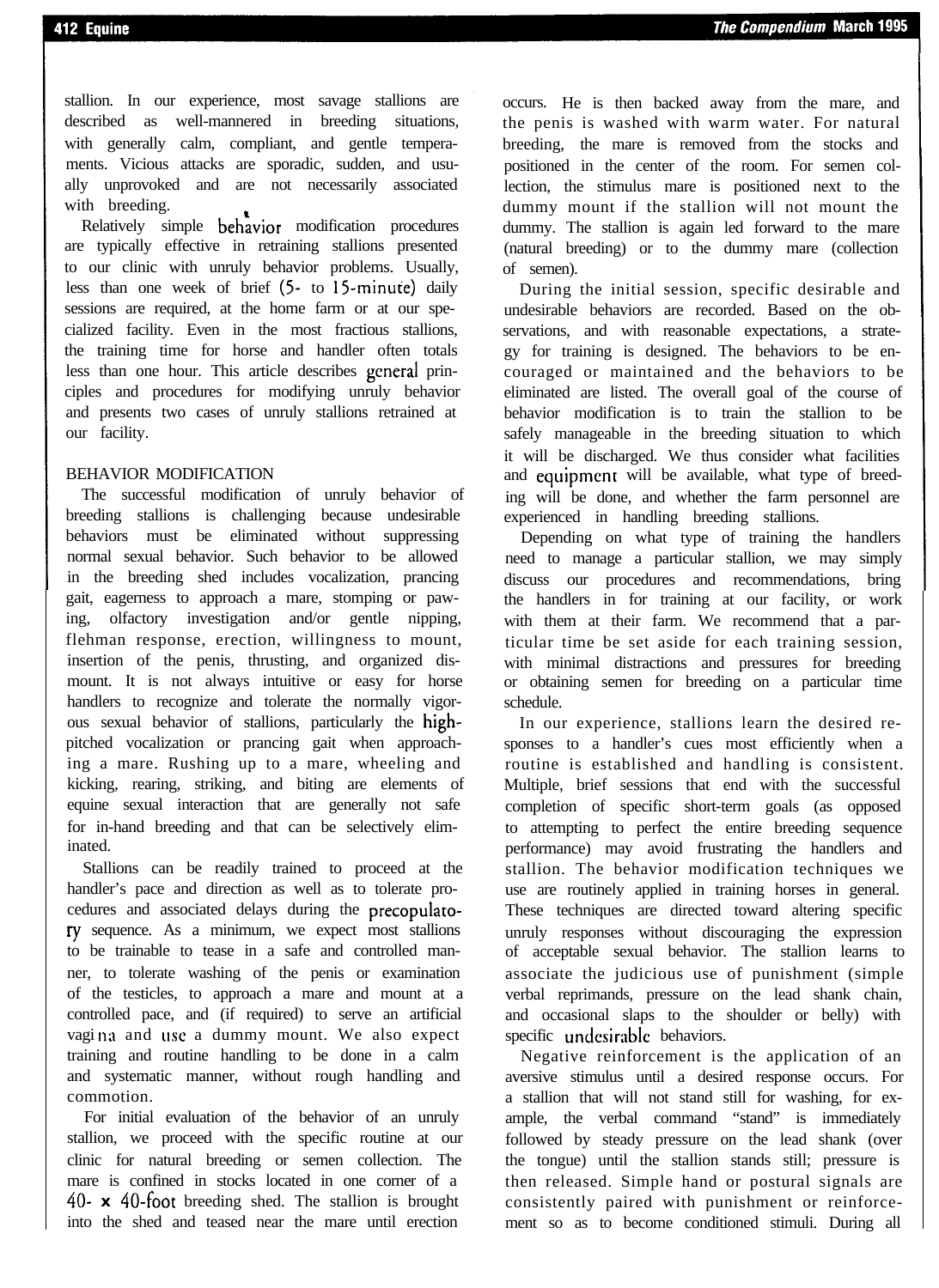Equine 413

phases of teasing, washing, standing, and approaching, controlled behavior is positively reinforced by the handler's relaxed posture and verbal and tactile praise. As with all training, the timing of application of punishment or positive reinforcement is important. The more closely the handier's response follows a particular behavior, the more readily the horse will learn.

The physical facilities and staff used to train a difficult stallion are important considerations. We prefer an area with plenty of space that is free of obstacles, extraneous personnel, and animals. Although some handlers feel more secure and are effective with stallions confined to small spaces or with numerous handlers and assistants, we recommend a large breeding enclosure and a minimum of personnel.

During initial training of a stallion, and especially during retraining of an unruly stallion, the handler must have the skill and facilities necessary to prevent the stallion from forcefully gaining access to the mare and copulating. Ineffective handling that leads to such a situation inadvertently rewards the stallion for undesirable behavior and thus counteracts the training effort. At our clinic, the stallion handler initially works with the horse away from the breeding shed to familiarize the horse with the chain shank and to teach appropriate responses to simple, calm voice commands (e.g., "stand", "back", and "walk") and associated postural signals. This can usually be accomplished in a brief period just before entering the breeding shed; in particularly difficult cases, we devote at least one training session to establishing basic communication and discipline.

Particularly if the stallion has been charging ahead, it is essential to teach it to walk close beside the handler, not advancing the shoulder ahead of the handler (like training a dog to heel). At the beginning of the breeding situation, we routinely test the horse's willingness to obey commands or signals when it is still at a distance from the mare; a disobedient horse thus can be safely diverted and removed from the breeding area for further training. When a stallion exhibits an undesirable behavior, he is immediately returned to the last successfully completed step in the prebreeding procedure. If necessary, we move the stallion to a corner to stand quietly and await the handler's next cue, or we remove him from the breeding shed for a brief period. This technique is similar to the so-called time-out procedure used with children.<sup>3</sup> Access to a mare and eventual copulation apparently are the ultimate positive reinforcements for tolerating handling and prebreeding procedures.

Our laboratory experiments and clinical examinations often require numerous, varied procedures to be conducted in the breeding shed before the stallion is

permitted to mount. With few exceptions, stallions readily learn these new routines and comply with the handler's cues. It is thus evident that stallions can learn to tolerate a complex prebreeding sequence if they are eventually permitted to copulate. We proceed with the expectation that each step in the prebreeding process will be accomplished. In some instances, we may elect to bypass one step during the initial sessions (e.g., washing of the penis) if it is causing undue delay.4

To learn efficiently the handler's cues and associate the handler's responses with its own behavior, the stallion must focus on a human handler despite the intrinsic excitement and distraction of the situation. Intense sexual interest and excitement, as is typically observed in unruly breeding srallions, can complicate the training process. Conditions that temper sexual arousal can help in maintaining the stallion's focus on handling. A novel environment usually partially suppresses sexual arousal in stallions.<sup>5</sup> Suboptimum sexual stimuli (e.g., an ovariectomized teaser mare, removal of the teaser mare, or use of a dummy mount) may contribute to an unruly stallion's early and rapid progress by reducing the level of sexual arousal and thus permitting the stallion to focus on the training.

Frequent breeding or semen collection (as often as two or three times daily) is typically helpful in retraining an unruly stallion. Frequent ejaculation and the associated simple physical fatigue apparently temper libido and increase manageability.' Keeping the attention of an especially difficult stallion is usually less difficult for an experienced handler than for a novice, at least during initial retraining.

Pharmacologic aids are sometimes considered in calming unruly stallions, particularly if an experienced handler will not be doing the initial retraining. The use of progestins has been suggested for handling aggressive or unruly stallions.' There is apparently minimal advantage associated with the use of an aadrenergic agonist (detomidine hydrochloride) in training unruly stallions.\* In light of our success with behavior modification alone as well as the physiologic and behavioral disadvantages associated with progestins and other sedative agents, we avoid pharmacologic aids at our facility.

We use and recommend simple methods of restraint and physical disciplinary aids. An integral aid to behavior modification and routine handling of stallions is the chain lead shank (Figure 1). The chain is run through the mouth and over the tongue or, for more effective control, through the mouth and back across the nose. This affords excellent directional control of the head. The handler usually requires training to regulate the tension on the chain bit effectively. A lightweight, light-colored plastic bat, used **as**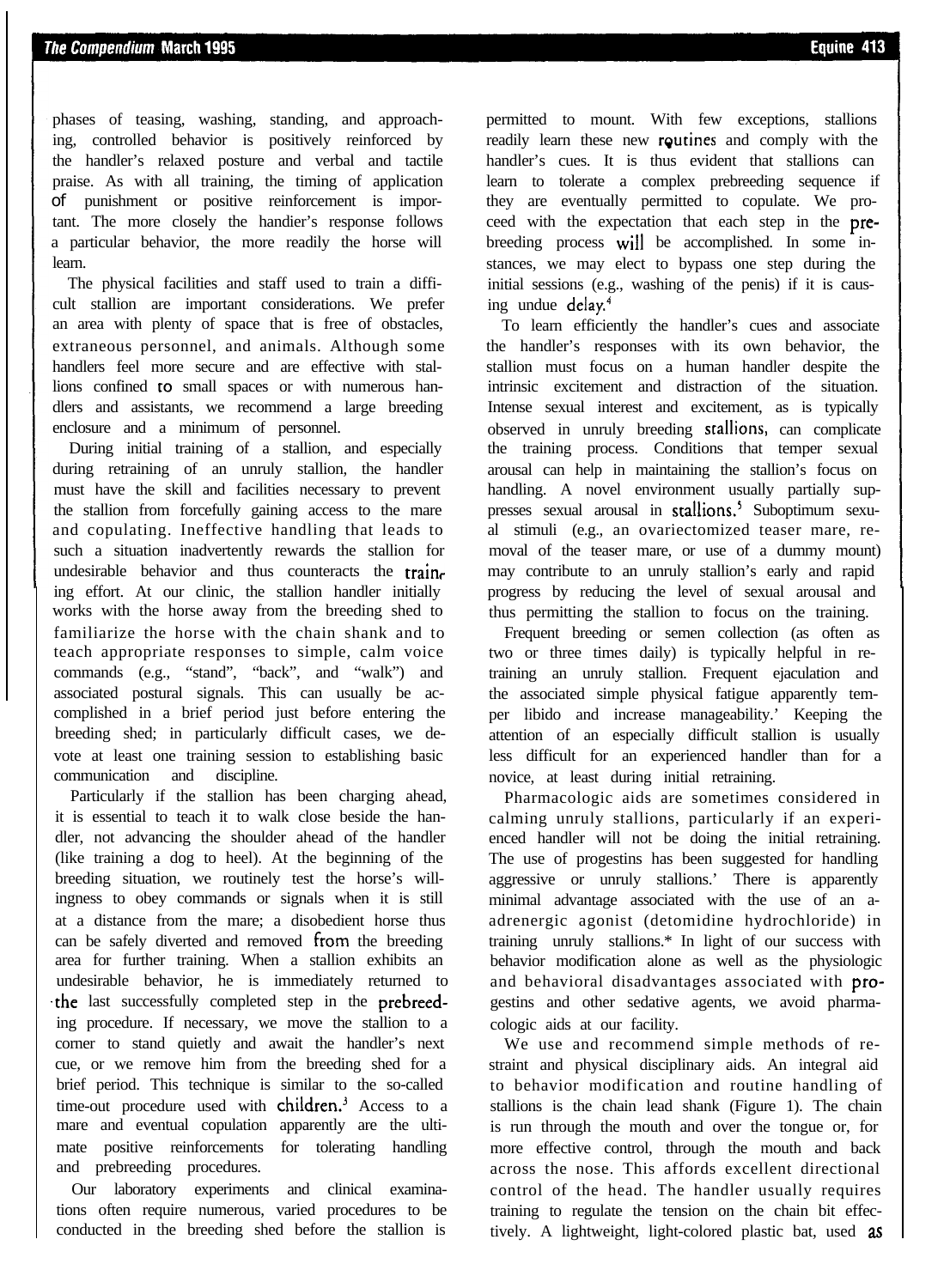



Figure **1-(A** and **B)** The chain lead shank is passed through the mouth, over the tongue, and through the lower halter ring and is clipped to the upper halter ring on the far side. (C) Alternatively, the chain lead shank is passed through the mouth, over the tongue, through the lower ring on the far side, and back over the nose to the lower halter ring on the near side.

an exrension of the handler's or assistant's arm, may be waved in front of the stallion to partially divert its attention from the mare or dummy mount (Figure 2). The bat is infrequently used to deliver a relatively painless but effectively loud slap to the shoulder, chest, or belly just behind the forelegs.<sup>9</sup> Hitting the head typically elicits rearing and may lead to headshyness.

We videotape the initial and subsequent training sessions, whether at our facility or at a farm. The videotapes often help in devising a bchavior modification strategy, in reviewing the stallion's progress, or in showing owners and handlers who do not attend the retraining how we accomplished and maintained control of the stallion.

## **CASE1**

A IO-year-old Thoroughbred stallion was donated to the School of Veterinary Medicine of the University of Pennsylvania because he was not controllable for in-hand natural breeding?The specific complaint was that the stallion rushed and leaped at the mare and could not be satisfactorily restrained by the handler wielding a crop or using a chain through the horse's mouth. No difficulties in general handling of the stallion were reported, although it was noted to be prone to lose weight, particularly during the breeding season.

At the initial training session, four people were present, including an experienced stallion handler. During subsequent sessions, the horse was handled by a person in training to handle stallions for breeding but with no specific stallion experience. A seasoned stal-



Figure **1B**



Figure **1C**

lion handler was present to give advice.

During washing of the penis, the srallion was kept in the corner of the shed opposite the mare, facing away from her. If the stallion kicked or began pelvic thrusting, he was punished by a single word reprimand paired with a sharp tug on the lead shank. The person washing the stallion's penis used cool water, changed tension on the penis, or deflected the penis downward to discourage thrusting.

After the penis was washed, the stallion was encouraged to stand quietly in the corner facing the center of the shed until signaled to approach the dummy mount. This was done by standing relaxedly if the horse stood quietly; when the horse did not stand quietly, gentle pressure was applied on the lead shank and left shoulder while the word "wait" was calmly repeated. After the horse stood quietly for at least a few seconds, the handler signaled the horse to approach the dummy by saying "OK" and simultaneously dropping the hand from the shoulder of the horse and by taking a step toward the dummy mount. If the stallion pulled or charged ahead of the handler, he was punished with a single, short, downward jerk on the lead shank along with a single word command ("no" or "wait"). The horse was then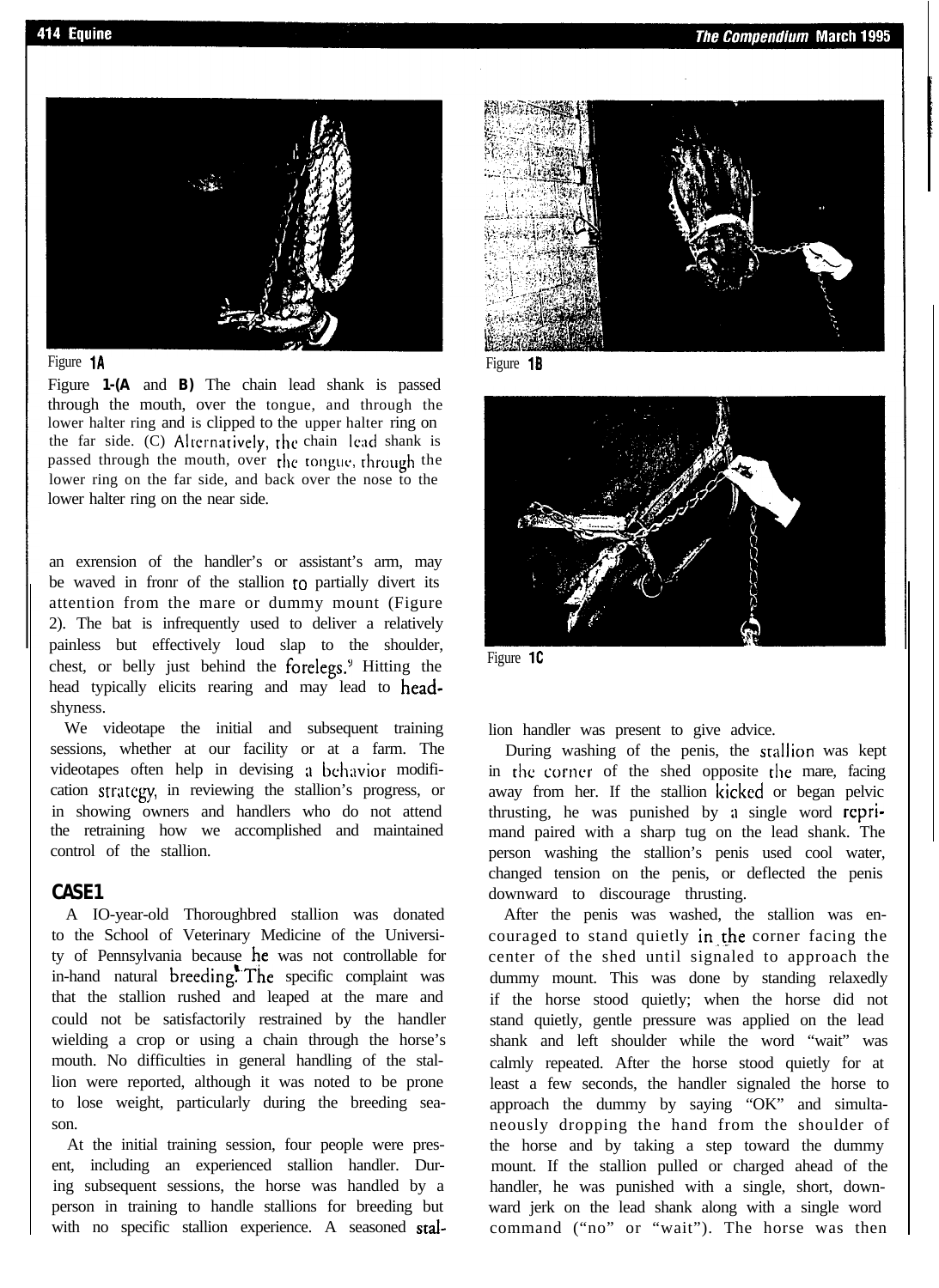

Figure 2-A plastic bat used as a training aid to hold the attention of the stallion or to deliver punishment for specific undesirable behaviors. Protective head gear (not shown) is used at some facilities and recommended to clients, particularly for working with unruly breeding stallions.

backed or walked to the place where he was last reasonably responsive to the handler. When the stallion reared, tension on the lead shank was decreased; when the **forefeet** returned to the ground, the horse was immediately returned to the last successfully executed position in the procedure.

Steady downward pressure on the lead shank was used if the stallion rushed toward the dummy mount. The pressure was accompanied by a single-word command ("easy" or "slow"). When the horse proceeded at the handler's pace, the pressure was released; it was resumed if he rushed forward again. Pressure on the lead shank simultaneously punished rushing and negatively reinforced a controlled approach. The handler walked facing the stallion at an oblique angle on the stallion's left side, with the left hand on the lead and the right hand at the stallion's shoulder. An assistant, positioned just to the front and on the left side of the stallion, waved a yellow plastic bat slowly in front of him at eye-level during the approach to the dummy mount to partially divert the stallion's attention.

A desired modification of the stallion's breeding behavior in response to these techniques was achieved during the first session, The procedure was repeated once daily for five days, and semen was collected each day. The total time for each session of teasing, washing, and semen collection averaged four to five minutes. After these initial sessions, only two people were needed to collect semen from the stallion efficiently and safely.

Although the stallion had been used for natural breeding, he readily accepted the artificial vagina as well as the dummy mount on the first attempt, To train the stallion to mount the dummy, an ovariectomized stimulus mare was positioned next to the dummy. After the first five collection sessions, the



Figure 3—Method of stabilizing the artificial vagina against the dummy to discourage the stallion from traveling forward on the side of the dummy mount during thrusting.

stimulus mare was no longer used. On every occasion, the stallion readily mounted the dummy. His positioning on the dummy'mount was rarely ideal; his hindlegs progressed under the dummy during thrusting, or he tended to move up the side toward the front of the dummy during his extremely vigorous thrusting. This forward movement was modified by a more controlled approach and mounting squarely from the rear and was further reduced by stabilizing the artificial vagina against the side of the dummy mount (Figure 3).

During the next two months, semen was collected at one- to four-day intervals and the stallion became as safe and controllable during breeding as the other stallions used in our research. The horse's demeanor in the breeding shed became less volatile after several sessions, and he was less likely to rear. He eventually did not need co be positioned at a distance from the stimulus mare during washing of the penis, although he continued some nondirected kicking with his hindlegs and moderate pelvic thrusting. The plastic bat was no longer used, The stallion occasionally adopted a sedate attitude and required more than one approach to the dummy before mounting. After two months of regular semen collection, 36 days elapsed before the next collection session. Nevertheless, there was no recurrence of undesirable behaviors. At this time, the stallion was reintroduced to a live mount mare for collection of semen: again, the original unruly behavior did not recur.

## **CASE2**

A lo-year-old Thoroughbred stallion that had been used for natural breeding was presented to our facility because he was reportedly dangerous and difficult to handle during breeding and exhibited self-mutilative flank-biting behavior. The specific behaviors that made the horse difficult to handle were not detailed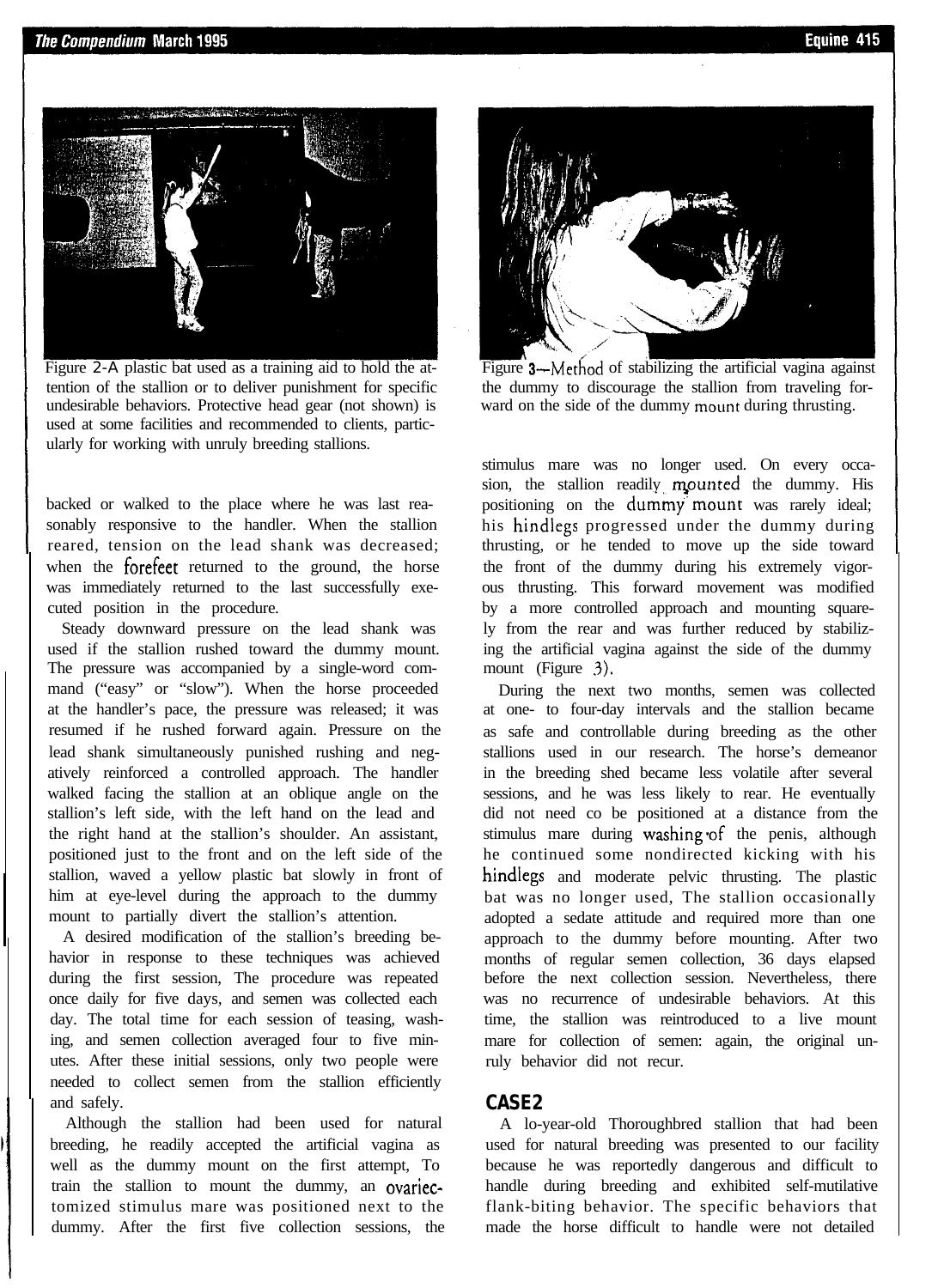#### **The Compendium March 1995**

| Behavior<br>Modification Progress in Case 2 |                                |                                           |                                                |                       |          |                 |             |
|---------------------------------------------|--------------------------------|-------------------------------------------|------------------------------------------------|-----------------------|----------|-----------------|-------------|
| <b>Session</b>                              | <b>Total Time</b><br>(minutes) | <b>Stimulus</b><br><b>Mare</b><br>Present | Wash<br><b>Attempts</b><br>$(\text{per time})$ | Undesirable Behaviors |          |                 | Corrections |
|                                             |                                |                                           |                                                | <b>Kicking</b>        | Rearing  | <b>Striking</b> | Required    |
|                                             | 20                             | Yes                                       | 15                                             | >40                   | >20      | >15             | >75         |
|                                             | 14                             | Yes/no                                    |                                                |                       | 23       |                 | $-30$       |
|                                             | 2.5                            | No                                        | $1/45$ seconds                                 | $\theta$              | 6        |                 | -5          |
|                                             | 8 <sup>b</sup>                 | Noives                                    | $1/100$ seconds                                |                       | $\theta$ |                 |             |
|                                             | $7.3^{b}$                      | N <sub>0</sub>                            | $1/60$ seconds                                 |                       |          |                 |             |

TABLE I Behavior Modification Progress in Case 2

"Verbal corrections; stallion redirected with Icad shank.

**Stallion** reluctant to mount and thrust on dummy mare; abrasions on medial carpi.

further. To limit injury due to self-mutilation, the horse wore a metal muzzle that prevented self-biting but allowed eating and drinking.

The handling team for the initial and subsequent sessions consisted of an experienced stallion handler, a semen collection technician, and an assistant for washing the penis. The results of the first five behavior modification sessions are summarized in Table I. Specific undesirable behaviors were frequent rearing, wheeling (rapidly swinging the hindquarters around), intolerance of handling and washing of the penis, striking, kicking with the hindlimbs, and attempts to bite the handler.

After approximately 10 aborted attempts to touch the stallion's penis, goals for the initial session were modified from washing the penis to having the stallion stand quietly and permit the technician to simply touch, hold, and wrap a warm, wet towel around the penis. The handler helped introduce the stallion to this process by rubbing the horse's shoulder and belly with the right hand while holding the lead shank in the left hand. This allowed the stallion to habituate to tactile stimulation along the belly before the wash technician approached. When the stallion kicked, he was punished with a single, sharp, downward jerk on the lead shank; a single, firm verbal command ("no"); and/or a sharp, loud slap to the belly. Rearing was handled as in Case 1. When the horse wheeled, the handler countered the circular movement by turning the stallion's head and neck to oppose the hindquarters and by applying firm pressure to the shoulder.

After successful handling of the stallion's penis, the behavior modification session continued with the goal of controlled semen collection via a dummy mare. As in Case 1, the immediate goal was to eliminate the undesirable rearing, striking, kicking, and biting. The stallion was encouraged to stand quietly until signaled by the handler to approach the dummy mount at a controlled pace (as described in Case 1). With every inappropriate behavior, the stallion was returned to the last controlled location in the procedure; progress toward breeding was permitted only when the stallion tolerated the preceding step in the procedure. At the end of the first session, which was rather prolonged, semen was collected from the stallion. The degree of control during the approach to the dummy was considered to be unsatisfactory.

During the second session, the stallion was even more sexually aroused and rearing was more frequent (Table I). The stimulus mare was thus removed from the breeding shed (the stallion remained sexually excited but at a more manageable level), and the chain was repositioned through the mouth and back over the nose to improve control of the head. After these changes were implemented, the stallion reared only once. The penis was washed on the second attempt. The stallion waited quietly in the corner as directed by the handler; it was then permitted to approach. and mount the dummy for collection of semen.

For the third and subsequent sessions, no stimulus mare was used. The chain was placed only through the stallion's mouth. The horse's breeding behavior was considered to be acceptable and controllable, and the procedure was completed within a reasonable period.

By the fourth session, the stallion exhibited none of the undesirable behaviors. It had developed superficial skin abrasions over the medial side of each carpus (Figure 4), incurred during vigorous gripping and thrusting on the dummy mare. The stallion appeared to be reluctant to grasp the dummy with his forelegs, squealing and backing off when the lesions contacted the dummy. This apparent discomfort reduced his vigor and willingness to grasp the dummy mare appropriately with his forelegs, While mounted, he